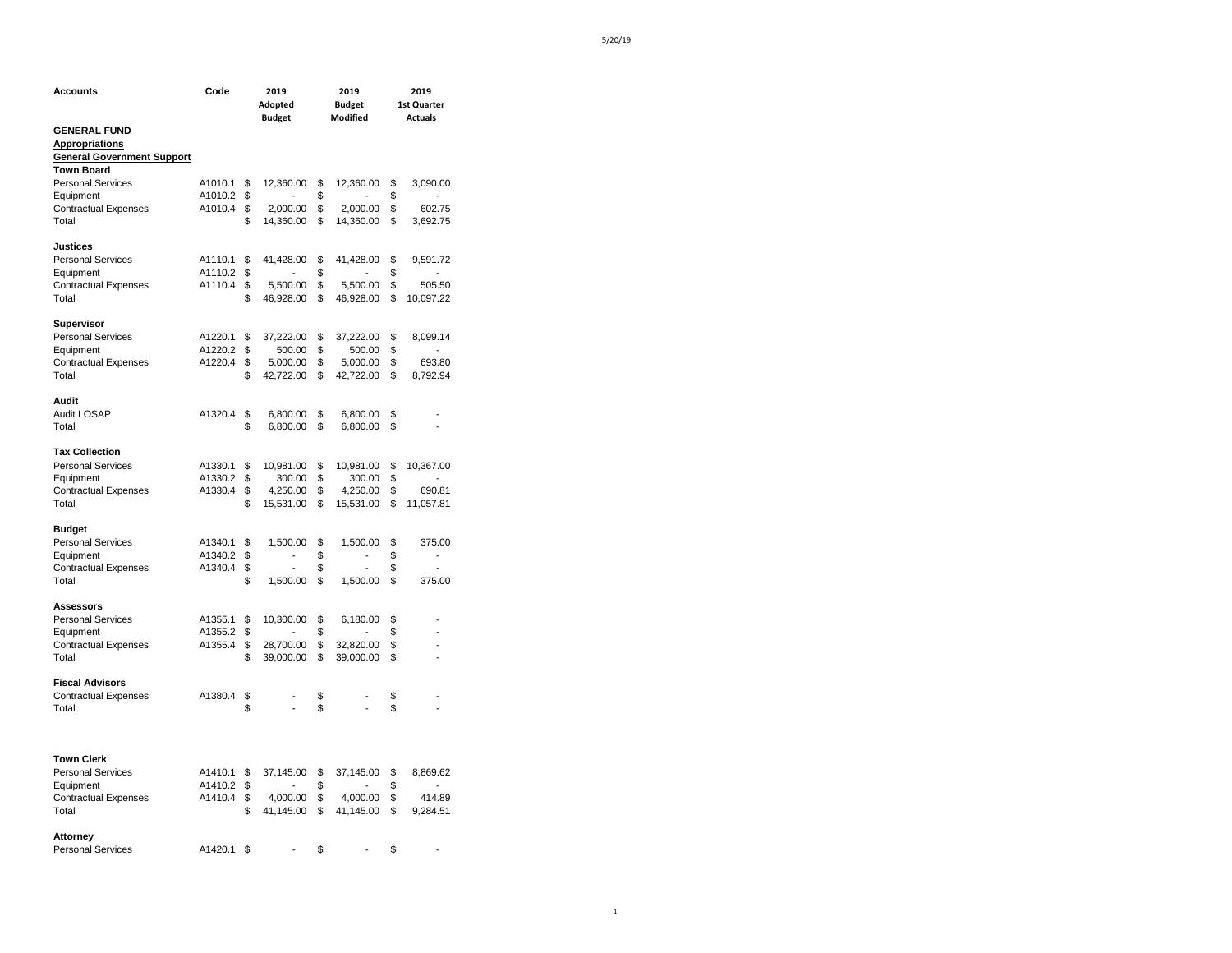| Accounts                                | Code    | 2019<br>Adopted  | 2019<br><b>Budget</b> | 2019<br>1st Quarter |
|-----------------------------------------|---------|------------------|-----------------------|---------------------|
|                                         |         | <b>Budget</b>    | Modified              | <b>Actuals</b>      |
| Equipment                               | A1420.2 | \$               | \$                    | \$                  |
| <b>Contractual Expenses</b>             | A1420.4 | \$<br>50,000.00  | \$<br>50,000.00       | \$<br>6,944.00      |
| Total                                   |         | \$<br>50,000.00  | \$<br>50,000.00       | \$<br>6,944.00      |
| Engineer                                |         |                  |                       |                     |
| <b>Contractual Expenses</b>             | A1440.4 | \$<br>3,500.00   | \$<br>3,500.00        | \$<br>4,000.02      |
| Total                                   |         | \$<br>3,500.00   | \$<br>3,500.00        | \$<br>4,000.02      |
| <b>Elections</b>                        |         |                  |                       |                     |
| <b>Personal Services</b>                | A1450.1 | \$               | \$                    | \$                  |
| Equipment                               | A1450.2 | \$               | \$                    | \$                  |
| <b>Contractual Expenses</b>             | A1450.4 | \$<br>250.00     | \$<br>250.00          | \$                  |
| Total                                   |         | \$<br>250.00     | \$<br>250.00          | \$                  |
| <b>Buildings</b>                        |         |                  |                       |                     |
| <b>Personal Services</b>                | A1620.1 | \$<br>2,000.00   | \$<br>2,000.00        | \$<br>379.68        |
| Equipment                               | A1620.2 | \$<br>500.00     | \$<br>500.00          | \$                  |
| <b>Contractual Expenses</b>             | A1620.4 | \$<br>60,000.00  | \$<br>60,000.00       | \$<br>15,349.54     |
| Total                                   |         | \$<br>62,500.00  | \$<br>62,500.00       | \$<br>15,729.22     |
| <b>Central Communicatons System</b>     |         |                  |                       |                     |
| <b>Personal Services</b>                | A1650.1 | \$               | \$                    | \$                  |
| Equipment                               | A1650.2 | \$               | \$                    | \$                  |
| <b>Contractual Expenses</b>             | A1650.4 | \$<br>5,000.00   | \$<br>5,000.00        | \$<br>1,754.28      |
| Total                                   |         | \$<br>5,000.00   | \$<br>5,000.00        | \$<br>1,754.28      |
| <b>Central Printing and Mailing</b>     |         |                  |                       |                     |
| <b>Personal Services</b>                | A1670.1 | \$               | \$                    | \$                  |
| Equipment                               | A1670.2 | \$               | \$                    | \$                  |
| <b>Contractual Expenses</b>             | A1670.4 | \$<br>2,500.00   | \$<br>2,500.00        | \$<br>1,305.93      |
| Total                                   |         | \$<br>2,500.00   | \$<br>2,500.00        | \$<br>1,305.93      |
| <b>Special items</b>                    |         |                  |                       |                     |
| Unallocated Insurance                   | A1910.4 | \$<br>35,000.00  | \$<br>35,000.00       | \$                  |
| <b>Municipal Association Dues</b>       | A1920.4 | \$<br>1,000.00   | \$<br>1,000.00        | \$<br>1,000.00      |
| Contingency                             | A1990.4 | \$<br>40,000.00  | \$<br>40,000.00       | \$                  |
| Total                                   |         | \$<br>76,000.00  | \$<br>76,000.00       | \$<br>1,000.00      |
| <b>Total General Government Support</b> |         | \$<br>407,736.00 | \$<br>407,736.00      | \$<br>74,033.68     |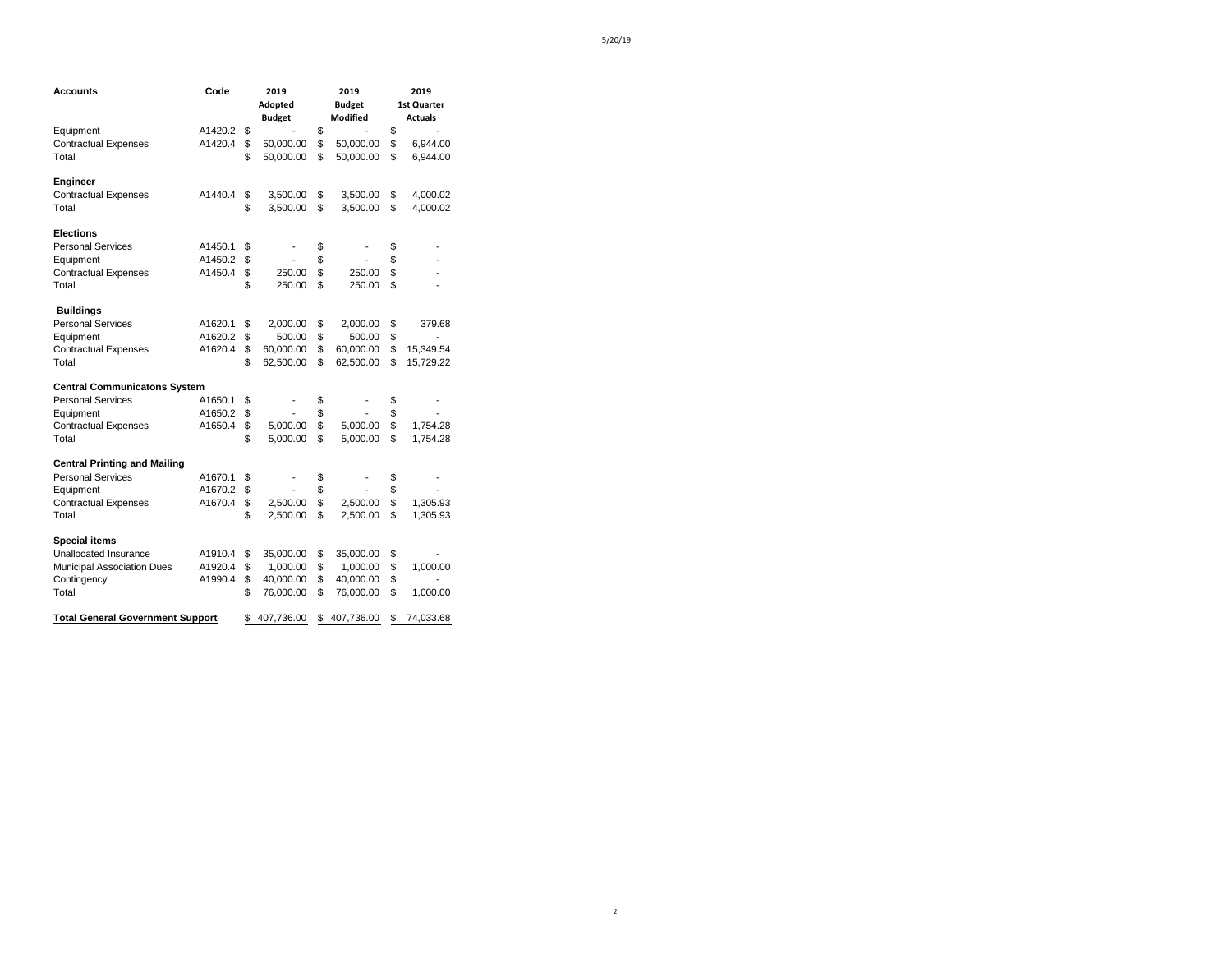3

| Accounts                             | Code    | 2019<br>Adopted<br><b>Budget</b> | 2019<br><b>Budget</b><br>Modified | 2019<br><b>1st Quarter</b><br><b>Actuals</b> |
|--------------------------------------|---------|----------------------------------|-----------------------------------|----------------------------------------------|
| <b>Public Safety</b>                 |         |                                  |                                   |                                              |
| <b>Traffic Control</b>               |         |                                  |                                   |                                              |
| <b>Personal Services</b>             | A3310.1 | \$                               | \$                                | \$                                           |
| Equipment                            | A3310.2 | \$                               | \$                                | \$                                           |
| <b>Contractual Expenses</b>          | A3310.4 | \$<br>1,000.00                   | \$<br>1,000.00                    | \$                                           |
| Total                                |         | \$<br>1,000.00                   | \$<br>1,000.00                    | \$                                           |
| <b>Control of Dogs</b>               |         |                                  |                                   |                                              |
| <b>Personal Services</b>             | A3510.1 | \$<br>7,638.00                   | \$<br>7,638.00                    | \$<br>1,762.62                               |
| Equipment                            | A3510.2 | \$                               | \$<br>$\overline{a}$              | \$<br>÷                                      |
| <b>Contractual Expenses</b>          | A3510.4 | \$<br>5,130.00                   | \$<br>5,130.00                    | \$<br>210.00                                 |
| Total                                |         | \$<br>12,768.00                  | \$<br>12,768.00                   | \$<br>1,972.62                               |
| <b>Animal Control Other</b>          |         |                                  |                                   |                                              |
| <b>Personal Services</b>             | A3520.1 | \$<br>۰                          | \$                                | \$                                           |
| Equipment                            | A3520.2 | \$                               | \$                                | \$                                           |
| <b>Contractual Expenses</b>          | A3520.4 | \$<br>500.00                     | \$<br>500.00                      | \$                                           |
| Total                                |         | \$<br>500.00                     | \$<br>500.00                      | \$                                           |
| <b>Safety Inspection</b>             |         |                                  |                                   |                                              |
| <b>Personal Services</b>             | A3620.1 | \$<br>11,000.00                  | \$<br>11,000.00                   | \$<br>2,538.48                               |
| Equipment                            | A3620.2 | \$<br>300.00                     | \$<br>300.00                      | \$                                           |
| <b>Contractual Expenses</b>          | A3620.4 | \$<br>1,000.00                   | \$<br>1,000.00                    | \$<br>133.66                                 |
| Total                                |         | \$<br>12,300.00                  | \$<br>12,300.00                   | \$<br>2,672.14                               |
| <b>Total Public Safety</b>           |         | \$<br>26,568.00                  | \$<br>26,568.00                   | \$<br>4,644.76                               |
| Health                               |         |                                  |                                   |                                              |
| <b>Board of Health</b>               |         |                                  |                                   |                                              |
| <b>Personal Services</b>             | A4010.1 | \$                               | \$                                | \$                                           |
| Total                                |         | \$<br>÷,                         | \$<br>÷,                          | \$                                           |
| <b>Registrar of Vital Statistics</b> |         |                                  |                                   |                                              |
| <b>Personal Services</b>             | A4020.1 | \$<br>500.00                     | \$<br>500.00                      | \$<br>125.00                                 |
| Equipment                            | A4020.2 | \$<br>250.00                     | \$<br>250.00                      | \$<br>L                                      |
| <b>Contractual Expenses</b>          | A4020.4 | \$<br>250.00                     | \$<br>250.00                      | \$                                           |
| Total                                |         | \$<br>1,000.00                   | \$<br>1,000.00                    | \$<br>125.00                                 |
| Ambulance                            |         |                                  |                                   |                                              |
| <b>Personal Services</b>             | A4540.1 | \$<br>$\overline{\phantom{a}}$   | \$<br>$\overline{\phantom{m}}$    | \$                                           |
| Equipment                            | A4540.2 | \$                               | \$                                | \$                                           |
| <b>Contractual Expenses</b>          | A4540.4 | \$<br>139,301.00                 | \$<br>139,301.00                  | \$<br>70,000.00                              |
| Total                                |         | \$<br>139,301.00                 | \$<br>139,301.00                  | \$<br>70,000.00                              |
| <b>Total Health</b>                  |         | \$<br>140,301.00                 | \$<br>140,301.00                  | \$<br>70,125.00                              |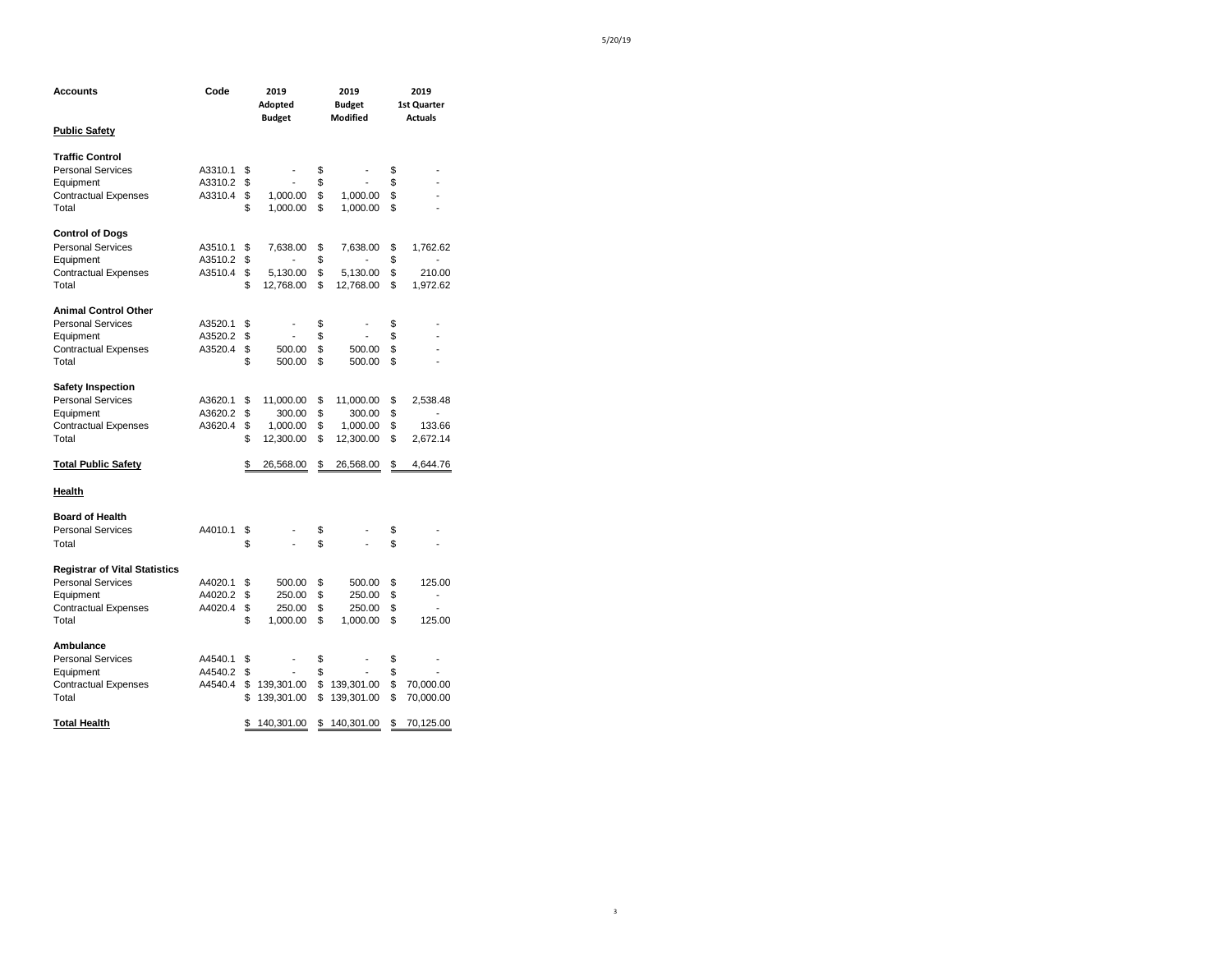| Accounts                                   | Code    |          | 2019<br>Adopted<br><b>Budget</b> |          | 2019<br><b>Budget</b><br>Modified |          | 2019<br>1st Quarter<br><b>Actuals</b> |
|--------------------------------------------|---------|----------|----------------------------------|----------|-----------------------------------|----------|---------------------------------------|
| <b>Transportation</b>                      |         |          |                                  |          |                                   |          |                                       |
| <b>Superintendent of Highways</b>          |         |          |                                  |          |                                   |          |                                       |
| <b>Personal Services</b>                   | A5010.1 | \$       | 59,320.00                        | \$       | 59,320.00                         | \$       | 13,689.24                             |
| Equipment                                  | A5010.2 | \$       |                                  | \$       |                                   | \$       |                                       |
| <b>Contractual Expenses</b>                | A5010.4 | \$       | 1,200.00                         | \$       | 1,200.00                          | \$       | 994.98                                |
| Total                                      |         | \$       | 60,520.00                        | \$       | 60,520.00                         | \$       | 14,684.22                             |
| <b>Street Lighting</b>                     |         |          |                                  |          |                                   |          |                                       |
| <b>Contractual Expenses</b>                | A5182.4 | \$       | 2,500.00                         | \$       | 2,500.00                          | \$       | 364.59                                |
| Total                                      |         | \$       | 2,500.00                         | \$       | 2,500.00                          | \$       | 364.59                                |
| <b>Total Transportation</b>                |         | \$       | 63,020.00                        | \$       | 63,020.00                         | \$       | 15,048.81                             |
| <b>Waterways Navigation</b>                |         |          |                                  |          |                                   |          |                                       |
| <b>Contractual Expenses</b>                | A5710.4 | \$       | 1,800.00                         | \$       | 1,800.00                          | \$       |                                       |
| Total                                      |         | \$       | 1,800.00                         | \$       | 1,800.00                          | \$       |                                       |
| <b>Total Waterways Navigation</b>          |         | \$       | 1,800.00                         | \$       | 1,800.00                          | \$       | L.                                    |
| <b>Economic Assistance and Opportunity</b> |         |          |                                  |          |                                   |          |                                       |
|                                            |         |          |                                  |          |                                   |          |                                       |
| <b>Publicity</b>                           |         |          |                                  |          |                                   |          |                                       |
| <b>Contractual Expenses</b><br>Total       | A6410.4 | \$<br>\$ | 300.00<br>300.00                 | \$<br>\$ | 300.00<br>300.00                  | \$<br>\$ |                                       |
| <b>Veterans Services</b>                   |         |          |                                  |          |                                   |          |                                       |
| <b>Personal Services</b>                   | A6510.1 | \$       |                                  | \$       | $\overline{\phantom{a}}$          | \$       |                                       |
| Equipment                                  | A6510.2 | \$       |                                  | \$       |                                   | \$       |                                       |
| <b>Contractual Expenses</b>                | A6510.4 | \$       | 700.00                           | \$       | 700.00                            | \$       |                                       |
| Total                                      |         | \$       | 700.00                           | \$       | 700.00                            | \$       |                                       |
| Total Economic Assistance and Opporti \$   |         |          | 1,000.00                         | \$       | 1,000.00                          | \$       | L.                                    |
| <b>Culture and Recreation</b>              |         |          |                                  |          |                                   |          |                                       |
| <b>Special Recreational Facilities</b>     |         |          |                                  |          |                                   |          |                                       |
| <b>Personal Services</b>                   | A7180.1 | \$       | 10,000.00                        | \$       | 10,000.00                         | \$       |                                       |
| Equipment                                  | A7180.2 | \$       | 500.00                           | \$       | 500.00                            | \$       |                                       |
| <b>Contractual Expenses</b>                | A7180.4 | \$       | 1,000.00                         | \$       | 1,000.00                          | \$       |                                       |
| Total                                      |         | \$       | 11,500.00                        | \$       | 11,500.00                         | \$       |                                       |
| Youth Program                              |         |          |                                  |          |                                   |          |                                       |
| <b>Personal Services</b>                   | A7310.1 | \$       |                                  | \$       |                                   | \$       |                                       |
| Equipment                                  | A7310.2 | \$       |                                  | \$       |                                   | \$       |                                       |
| <b>Contractual Expenses</b>                | A7310.4 | \$       | 650.00                           | \$       | 650.00                            | \$       |                                       |
| Total                                      |         | \$       | 650.00                           | \$       | 650.00                            | \$       |                                       |
| Joint Youth Project                        |         |          |                                  |          |                                   |          |                                       |
| <b>Contractual Expenses</b>                | A7320.4 | \$       | 10,550.00                        | \$       | 10,550.00                         | \$       |                                       |
| Total                                      |         | \$       | 10,550.00                        | \$       | 10,550.00                         | \$       |                                       |
| Historian                                  |         |          |                                  |          |                                   |          |                                       |
| <b>Personal Services</b>                   | A7510.1 | \$       | 824.00                           | \$       | 824.00                            | \$       | 206.00                                |
| Equipment                                  | A7510.2 | \$       | $\overline{\phantom{a}}$         | \$       | $\overline{a}$                    | \$       | $\overline{a}$                        |
| <b>Contractual Expenses</b>                | A7510.4 | \$       | $\overline{a}$                   | \$       | $\overline{a}$                    | \$       | L,                                    |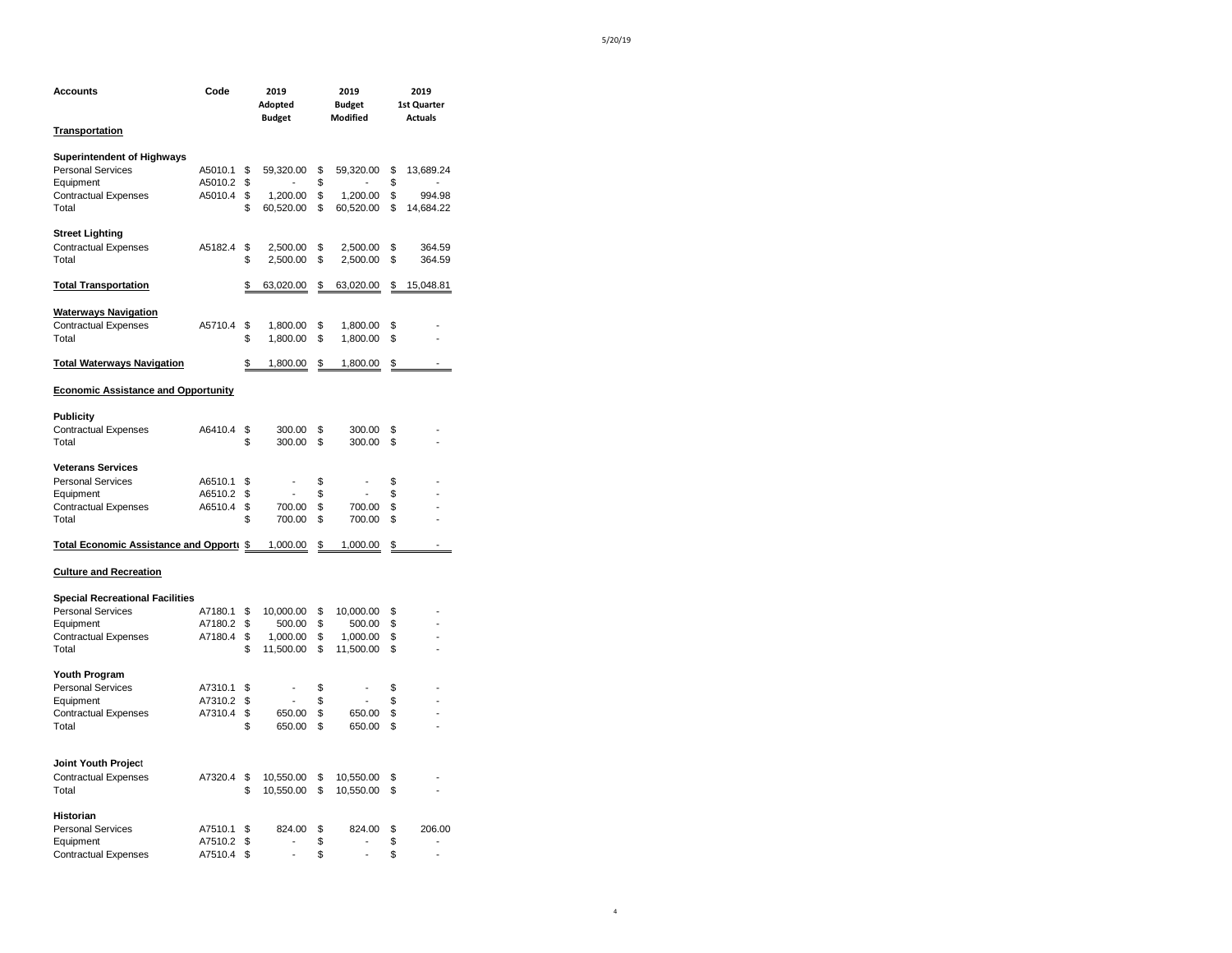| Accounts                                 | Code    | 2019<br>Adopted<br><b>Budget</b> | 2019<br><b>Budget</b><br><b>Modified</b> | 2019<br><b>1st Quarter</b><br><b>Actuals</b> |
|------------------------------------------|---------|----------------------------------|------------------------------------------|----------------------------------------------|
| Total                                    |         | \$<br>824.00                     | \$<br>824.00                             | \$<br>206.00                                 |
| Celebration                              |         |                                  |                                          |                                              |
| <b>Personal Services</b>                 | A7550.1 | \$<br>$\overline{\phantom{a}}$   | \$                                       | \$                                           |
| Equipment                                | A7550.2 | \$                               | \$                                       | \$                                           |
| <b>Contractual Expenses</b>              | A7550.4 | \$<br>250.00                     | \$<br>250.00                             | \$                                           |
| Total                                    |         | \$<br>250.00                     | \$<br>250.00                             | \$                                           |
| <b>Adult Recreaton</b>                   |         |                                  |                                          |                                              |
| <b>Personal Services</b>                 | A7620.1 | \$                               | \$                                       | \$                                           |
| Equipment                                | A7620.2 | \$                               | \$                                       | \$                                           |
| <b>Contractual Expenses</b>              | A7620.4 | \$<br>2,000.00                   | \$<br>2.000.00                           | \$<br>2,000.00                               |
| Total                                    |         | \$<br>2,000.00                   | \$<br>2,000.00                           | \$<br>2,000.00                               |
| <b>Total Culture and Recreation</b>      |         | \$<br>25,774.00                  | \$<br>25,774.00                          | \$<br>2,206.00                               |
| <b>Home and Community Services</b>       |         |                                  |                                          |                                              |
| Planning                                 |         |                                  |                                          |                                              |
| <b>Personal Services</b>                 | A8020.1 | \$<br>4,803.00                   | \$<br>4,803.00                           | \$<br>1,108.38                               |
| Equipment                                | A8020.2 | \$                               | \$                                       | \$<br>529.25                                 |
| <b>Contractual Expenses</b>              | A8020.4 | \$<br>7,500.00                   | \$<br>7,500.00                           | \$<br>682.87                                 |
| Total                                    |         | \$<br>12,303.00                  | \$<br>12,303.00                          | \$<br>2,320.50                               |
| <b>Environmental Control</b>             |         |                                  |                                          |                                              |
| <b>Contractual Expenses</b>              | A8090.4 | \$                               | \$                                       | \$                                           |
| Total                                    |         | \$                               | \$                                       | \$                                           |
| <b>Cemeteries</b>                        |         |                                  |                                          |                                              |
| <b>Personal Services</b>                 | A8810.1 | \$<br>5,000.00                   | \$<br>5,000.00                           | \$                                           |
| Equipment                                | A8810.2 | \$<br>1,000.00                   | \$<br>1,000.00                           | \$                                           |
| <b>Contractual Expenses</b>              | A8810.4 | \$<br>1,000.00                   | \$<br>1,000.00                           | \$                                           |
| Total                                    |         | \$<br>7,000.00                   | \$<br>7,000.00                           | \$                                           |
| <b>Total Home and Community Services</b> |         | \$<br>19,303.00                  | \$<br>19,303.00                          | \$<br>2,320.50                               |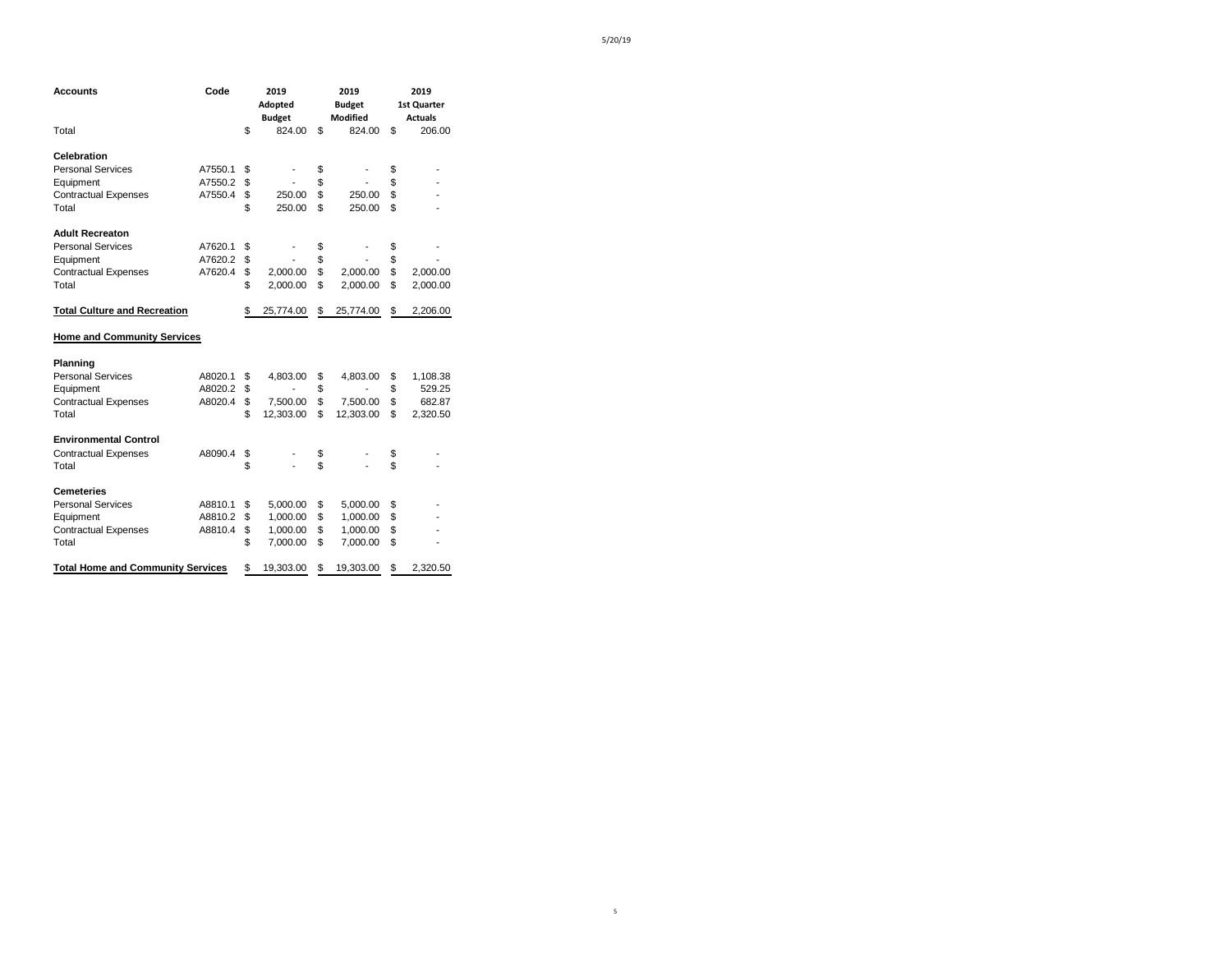| <b>Accounts</b>                          | Code    | 2019<br>Adopted<br><b>Budget</b> |     | 2019<br><b>Budget</b><br>Modified | 2019<br><b>1st Quarter</b><br><b>Actuals</b> |
|------------------------------------------|---------|----------------------------------|-----|-----------------------------------|----------------------------------------------|
| Undistributed                            |         |                                  |     |                                   |                                              |
| <b>Employee Benefits</b>                 |         |                                  |     |                                   |                                              |
| <b>State Retirement</b>                  | A9010.1 | \$<br>19,669.00                  | \$  | 19,669.00                         | \$                                           |
| Social Security                          | A9030.8 | \$<br>19,280.00                  | \$  | 19,280.00                         | \$<br>4,522.80                               |
| Disability Insurance                     | A9055.8 | \$<br>250.00                     | \$  | 250.00                            | \$<br>205.41                                 |
| Hospital and medical Insurance           | A9060.8 | \$<br>17,600.00                  | \$  | 17,600.00                         | \$<br>3,325.49                               |
| Paid Family Leave                        |         | \$                               | \$  |                                   | \$<br>107.33                                 |
| <b>Total Undistributed</b>               |         | \$<br>56,799.00                  | \$  | 56,799.00                         | \$<br>8,161.03                               |
| <b>Total Appropriations/Expenditures</b> |         | \$<br>742,301.00                 |     | \$742,301.00                      | \$176,539.78                                 |
| <b>General Fund Estimated Revenues</b>   |         |                                  |     |                                   |                                              |
| Real Property Tax Revenue                | A1001   | \$<br>285,726.00                 | \$  | 285,726.00                        | \$285,726.00                                 |
| <b>Other Tax Items</b>                   |         |                                  |     |                                   |                                              |
| Other Payments in Lieu of Taxes          | A1081   | \$<br>2,537.00                   | \$  | 2,537.00                          | \$<br>2,677.50                               |
| Interest and Penalties on Real P         | A1090   | \$<br>8,000.00                   | \$  | 8,000.00                          | \$<br>2,492.78                               |
| Franchise                                | A1170   | \$<br>33,000.00                  | \$  | 33,000.00                         | \$<br>37,194.76                              |
| Other Non-Property Taxes                 | A1189   | \$                               | \$  |                                   | \$<br>380.62                                 |
| <b>Departmental Income</b>               |         |                                  |     |                                   |                                              |
| <b>Clerk Fees</b>                        | A1255   | \$<br>1,000.00                   | \$  | 1,000.00                          | \$<br>299.24                                 |
| <b>Vital Statistics Fee</b>              | A1603   | \$                               | \$  |                                   | \$<br>60.00                                  |
| <b>Planning Board Fees</b>               | A2115   | \$<br>1,000.00                   | \$  | 1,000.00                          | \$<br>50.00                                  |
| Use of Money                             |         |                                  |     |                                   |                                              |
| Interest and Earnings                    | A2401   | \$<br>300.00                     | \$  | 300.00                            | \$<br>2,091.65                               |
| <b>Licenses and Permits</b>              |         |                                  |     |                                   |                                              |
| Dog License                              | A2544   | \$<br>3,500.00                   | \$  | 3,500.00                          | \$<br>790.00                                 |
| Permits                                  | A2590   | \$                               | \$  |                                   | \$                                           |
| <b>Fines and Forfeitures</b>             |         |                                  |     |                                   |                                              |
| Fines and Forfeited Bail                 | A2610   | \$<br>90,000.00                  | \$  | 90,000.00                         | \$<br>10,468.00                              |
| Sale of Property/Compensation for Loss   |         |                                  |     |                                   |                                              |
| Sale of Real Property                    | A2660   | \$                               | \$  |                                   | \$                                           |
| Sale of Surplus Equip                    | A2665   | \$                               | \$  |                                   | \$                                           |
| <b>Unclassified Revenue</b>              |         |                                  |     |                                   |                                              |
| <b>Unclassified Revenue</b>              | A2770   | \$                               | \$- |                                   | \$<br>2.85                                   |
| <b>State Aid</b>                         |         |                                  |     |                                   |                                              |
| Revenue Sharing                          | A3001   | \$<br>12,238.00                  | \$  | 12,238.00                         | \$                                           |
| Mortgage Tax                             | A3005   | \$<br>95,000.00                  | \$  | 95,000.00                         | \$                                           |
| Other Star                               | A3089   | \$                               | \$  |                                   | \$                                           |
| Grant Revenue - Home and Con             | A3989   | \$<br>$\overline{a}$             | \$  | $\qquad \qquad \blacksquare$      | \$                                           |
| Grant Revenue - Other                    | A3089   | \$<br>$\overline{a}$             | \$  |                                   | \$                                           |
| <b>Total Estimated Revenues</b>          |         | \$<br>246,575.00                 | \$  | 246,575.00                        | \$<br>56,507.40                              |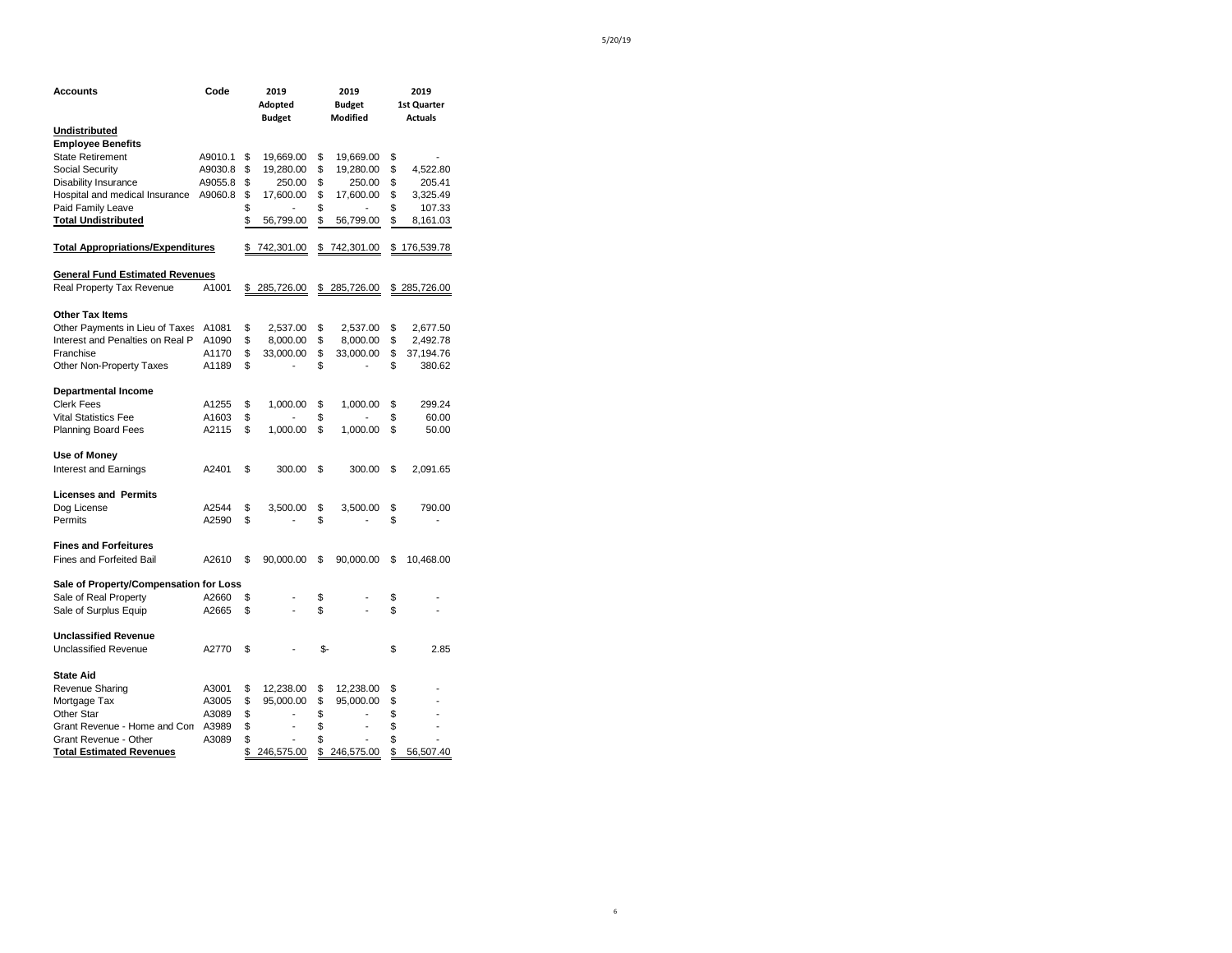| Accounts                                                                                                                                         | Code                                      |                      | 2019<br>Adopted<br><b>Budget</b>                              |                            | 2019<br><b>Budget</b><br>Modified                             |                            | 2019<br>1st Quarter<br><b>Actuals</b>                  |
|--------------------------------------------------------------------------------------------------------------------------------------------------|-------------------------------------------|----------------------|---------------------------------------------------------------|----------------------------|---------------------------------------------------------------|----------------------------|--------------------------------------------------------|
| <b>Unexpended Balance</b>                                                                                                                        |                                           |                      | \$ 210,000.00<br>appropriated                                 |                            | \$ 210,000.00<br>appropriated                                 |                            | \$526,010.16<br>cash on hand                           |
| <b>HIGHWAY FUND</b>                                                                                                                              |                                           |                      | fund balance                                                  |                            | fund balance                                                  |                            | 3/31/2019                                              |
| <b>Highway Appropriations - Townwide</b>                                                                                                         |                                           |                      |                                                               |                            |                                                               |                            |                                                        |
| <b>Bridges</b><br><b>Contractual Expenses</b><br>Total                                                                                           | DA5120.4 \$                               | \$                   | 10,000.00<br>10,000.00                                        | \$<br>\$                   | 10,000.00<br>10,000.00                                        | \$<br>\$                   |                                                        |
| Machinery<br>Equipment<br><b>Contractual Expenses</b><br>Total                                                                                   | DA5130.2 \$<br>DA5130.4 \$                | \$                   | 33,000.00<br>80,000.00<br>113,000.00                          | \$<br>\$<br>\$             | 33,000.00<br>80,000.00<br>113,000.00                          | \$<br>\$<br>\$             | 3,445.00<br>16,559.30<br>20,004.30                     |
| <b>Snow Removal - Town</b><br><b>Personal Services</b><br><b>Contractual Expenses</b><br>Total                                                   | DA5142.1 \$<br>DA5142.4 \$                | \$                   | 210,000.00<br>85,000.00<br>295,000.00                         | \$<br>\$<br>\$             | 210,000.00<br>85,000.00<br>295,000.00                         | \$                         | \$116,834.85<br>30,314.81<br>\$147,149.66              |
| <b>Employee Benefits</b><br><b>State Retirement</b><br><b>Social Security</b><br>Hospital and Medical Insurance DA9060.8 \$<br>Uniforms<br>Total | DA9010.8 \$<br>DA9030.8 \$<br>DA9089.8 \$ | \$                   | 27,777.00<br>16,065.00<br>81,723.00<br>3,600.00<br>129,165.00 | \$<br>\$<br>\$<br>\$<br>\$ | 27,777.00<br>16,065.00<br>81,723.00<br>3,600.00<br>129,165.00 | \$<br>\$<br>\$<br>\$<br>\$ | 8,737.52<br>27,584.38<br>1,703.92<br>38,025.82         |
| <b>Debt Service Principal</b>                                                                                                                    |                                           |                      |                                                               |                            |                                                               |                            |                                                        |
| Serial Bonds<br><b>Bond Anticipation</b><br>Capital Bonds<br>Total                                                                               | DA9710.6 \$<br>DA9730.6 \$<br>DA9740.6 \$ | \$                   | 97,021.00<br>$\overline{\phantom{a}}$<br>97,021.00            | \$<br>\$<br>\$<br>\$       | 97,021.00<br>$\overline{\phantom{a}}$<br>97,021.00            | \$<br>\$<br>\$<br>\$       |                                                        |
| Interest<br>Serial Bonds<br><b>Bond Anticipation</b><br>Capital Bonds<br>Total                                                                   | DA9710.7 \$<br>DA9730.7 \$<br>DA9740.7 \$ | \$                   | 11,752.00<br>L,<br>11,752.00                                  | \$<br>\$<br>\$<br>\$       | 11,752.00<br>$\overline{a}$<br>11,752.00                      | \$<br>\$<br>\$<br>\$       |                                                        |
| <b>Total Appropriations/Expenses</b><br><b>Highway Revenues - Townwide</b>                                                                       |                                           | \$                   | 655,938.00                                                    |                            | \$ 655,938.00                                                 |                            | \$205,179.78                                           |
| <b>Local Sources</b><br><b>Real Property Tax</b>                                                                                                 | DA1001                                    | \$                   | 617,338.00                                                    | \$                         | 617,338.00                                                    |                            | \$617,338.00                                           |
| Sales of Scrap & Surplus Equip<br>Interest and Earnings<br>Compensation for Loss<br>Mowing - Washington County                                   | DA2650<br>DA2401<br>DA2690<br>DA2770      | \$<br>\$<br>\$<br>\$ | 100.00<br>3,500.00                                            | \$<br>\$<br>\$<br>\$       | 100.00<br>3,500.00                                            | \$<br>\$<br>\$<br>\$       | 2,230.54<br>$\overline{\phantom{a}}$<br>$\overline{a}$ |
| <b>Total Estimated Revenues</b><br>Townwide                                                                                                      |                                           | \$                   | 3,600.00                                                      | \$                         | 3,600.00                                                      | \$                         | 2,230.54                                               |
| <b>Unexpended Balance</b>                                                                                                                        |                                           | S.                   | 35,000.00<br>appropriated<br>fund balance                     | \$                         | 35,000.00<br>appropriated<br>fund balance                     |                            | \$517,950.70<br>cash on hand<br>3/31/2019              |

**Highway Appropriations - Outside Village**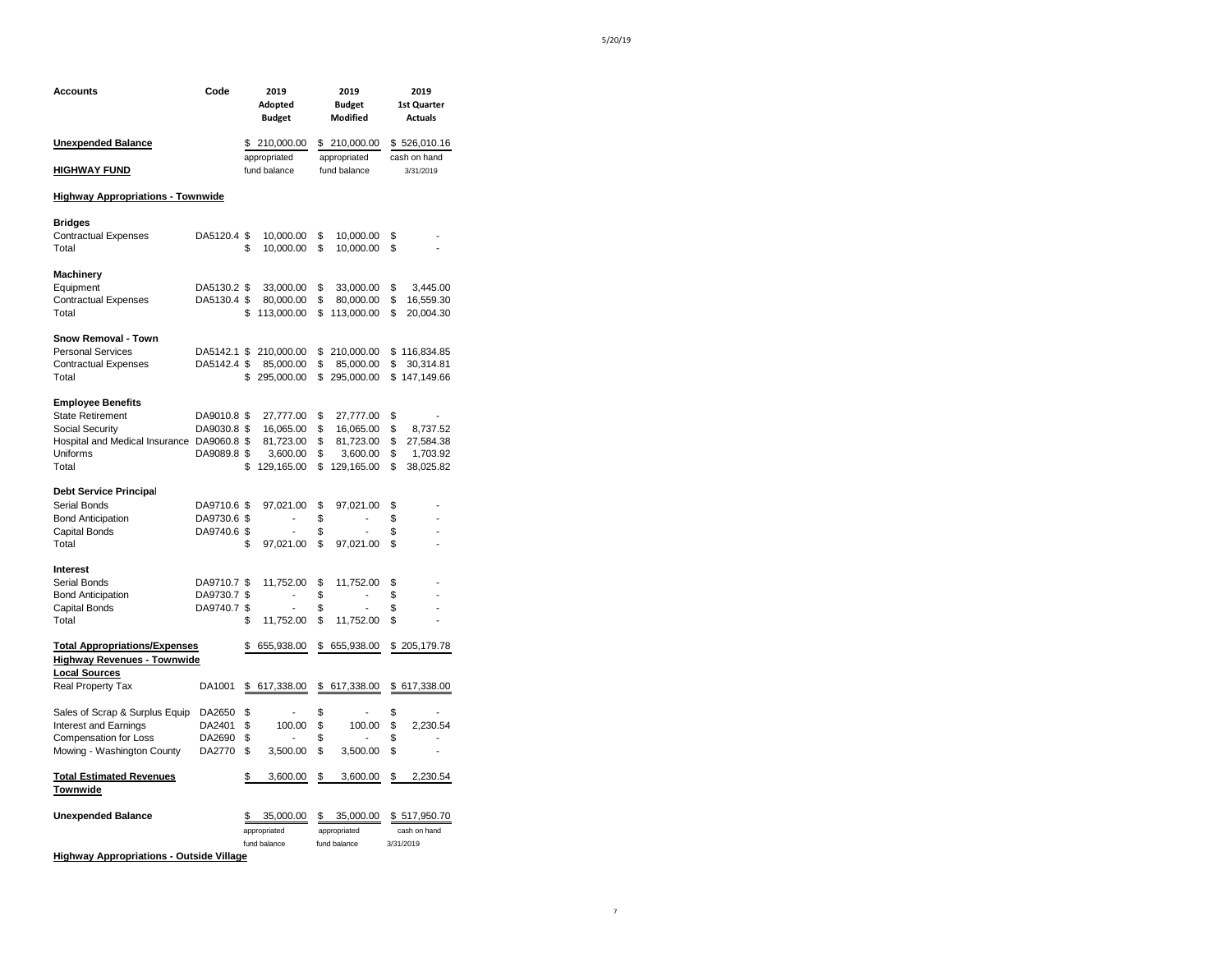| <b>Accounts</b>                                                     | Code        |     | 2019<br>Adopted<br><b>Budget</b> | 2019<br><b>Budget</b><br>Modified | 2019<br><b>1st Quarter</b><br><b>Actuals</b> |
|---------------------------------------------------------------------|-------------|-----|----------------------------------|-----------------------------------|----------------------------------------------|
| <b>General Repairs</b>                                              |             |     |                                  |                                   |                                              |
| <b>Personal Services</b>                                            | DB5110.1 \$ |     | 185,000.00                       | \$<br>185,000.00                  | \$                                           |
| <b>Contractual Expenses</b>                                         | DB5110.4 \$ |     | 68,000.00                        | \$<br>68,000.00                   | \$<br>369.64                                 |
| Total                                                               |             | \$  | 253,000.00                       | \$<br>253,000.00                  | \$<br>369.64                                 |
| Improvements                                                        |             |     |                                  |                                   |                                              |
| Capital Outlay                                                      |             |     | DB5112.2 \$ 240,000.00           | \$ 240,000.00                     | \$                                           |
| <b>Employee Benefits</b>                                            |             |     |                                  |                                   |                                              |
| <b>State Retirement</b>                                             | DB9010.8 \$ |     | 24,053.00                        | \$<br>24,053.00                   | \$                                           |
| Social Security                                                     | DB9030.8 \$ |     | 14,153.00                        | \$<br>14,153.00                   | \$                                           |
| Hospital and Medical Insurance DB9060.8 \$                          |             |     | 81,723.00                        | \$<br>81,723.00                   | \$<br>17,791.73                              |
| Uniforms                                                            | DB9089.8 \$ |     | 3,600.00                         | \$<br>3,600.00                    | \$                                           |
| Total                                                               |             | \$  | 123,529.00                       | \$<br>123,529.00                  | \$<br>17,791.73                              |
| Total Highway Appropriations - Expense \$<br><b>Outside Village</b> |             |     | 616,529.00                       | \$<br>616,529.00                  | \$<br>18,161.37                              |
| Highway Revenues - Outside Village                                  |             |     |                                  |                                   |                                              |
| <b>Local Sources</b>                                                |             |     |                                  |                                   |                                              |
| <b>Real Property Tax</b>                                            | DB1001      | \$  | 413,429.00                       | \$<br>413,429.00                  | \$413,429.00                                 |
| Interest and Earnings                                               | DB2401      | \$. | 100.00                           | \$<br>100.00                      | \$<br>1,956.40                               |
| <b>State Aid</b>                                                    |             |     |                                  |                                   |                                              |
| Consolidated Highway                                                | DB3501      | S   | 168,000.00                       | \$<br>168,000.00                  | \$                                           |
| <b>Total Estimated Highway Revenues</b>                             |             | S   | 168,100.00                       | \$<br>168,100.00                  | \$<br>1,956.40                               |
|                                                                     |             |     |                                  |                                   |                                              |

| Unexpended Balance |  |
|--------------------|--|

**Unexpended Balance** \$ 35,000.00 \$ 35,000.00 \$ 531,250.03 appropriated appropriated cash on hand<br>
fund balance fund balance 3/31/2019 fund balance fund balance